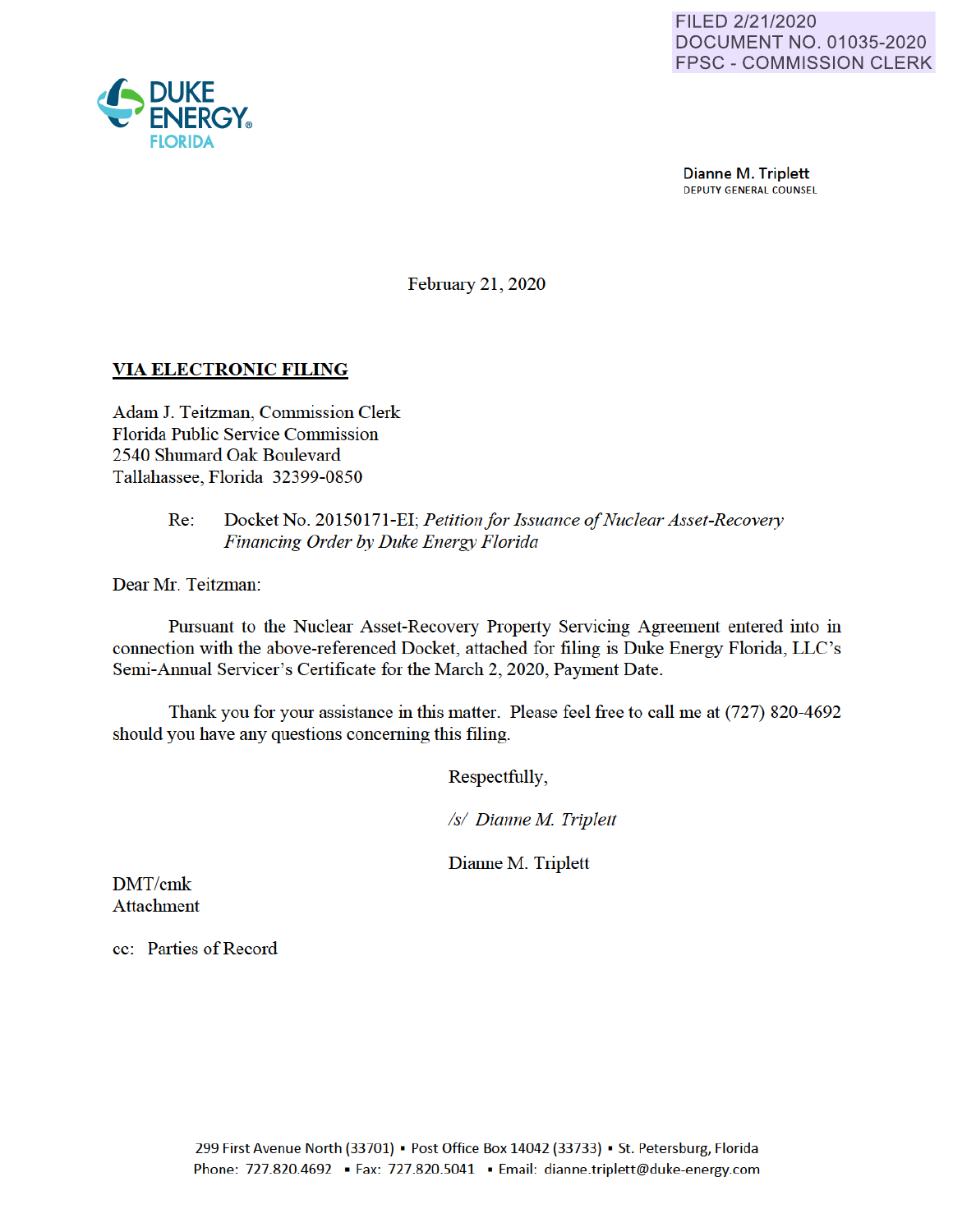# **CERTIFICATE OF SERVICE**

I HEREBY CERTIFY that a true and correct copy of the foregoing has been furnished via electronic mail to the following this  $21<sup>st</sup>$  day of February, 2020.

|                                             | $\sqrt{s}$ Dianne M. Triplett     |
|---------------------------------------------|-----------------------------------|
|                                             | Attorney                          |
|                                             |                                   |
| Theresa L. Tan                              | C. Rehwinkel / J. Kelly           |
| Office of the General Counsel               | Office of Public Counsel          |
| <b>Florida Public Service Commission</b>    | c/o The Florida Legislature       |
| 2540 Shumard Oak Blvd.                      | 111 West Madison Street, Room 812 |
| Tallahassee, FL 32399-0850                  | Tallahassee, FL 32399-1400        |
| <u>ltan@psc.state.fl.us</u>                 | rehwinkel.charles@leg.state.fl.us |
|                                             | kelly.jr@leg.state.fl.us          |
| Jon C. Moyle, Jr. / Karen A. Putnal         |                                   |
| 118 North Gadsden Street                    | James W. Brew                     |
| Tallahassee, FL 32301                       | <b>Stone Law Firm</b>             |
| jmoyle@moylelaw.com                         | 1025 Thomas Jefferson Street, NW  |
| kputnal@moylelaw.com                        | Eighth Floor, West Tower          |
|                                             | Washington, DC 20007-5201         |
| Robert Scheffel Wright / John T. LaVia, III | jbrew@smxblaw.com                 |
| Gardner Law Firm                            |                                   |
| 1300 Thomaswood Drive                       |                                   |
| Tallahassee, FL 32308                       |                                   |
| schef@gbwlegal.com                          |                                   |
| jlavia@gbwlegal.com                         |                                   |
|                                             |                                   |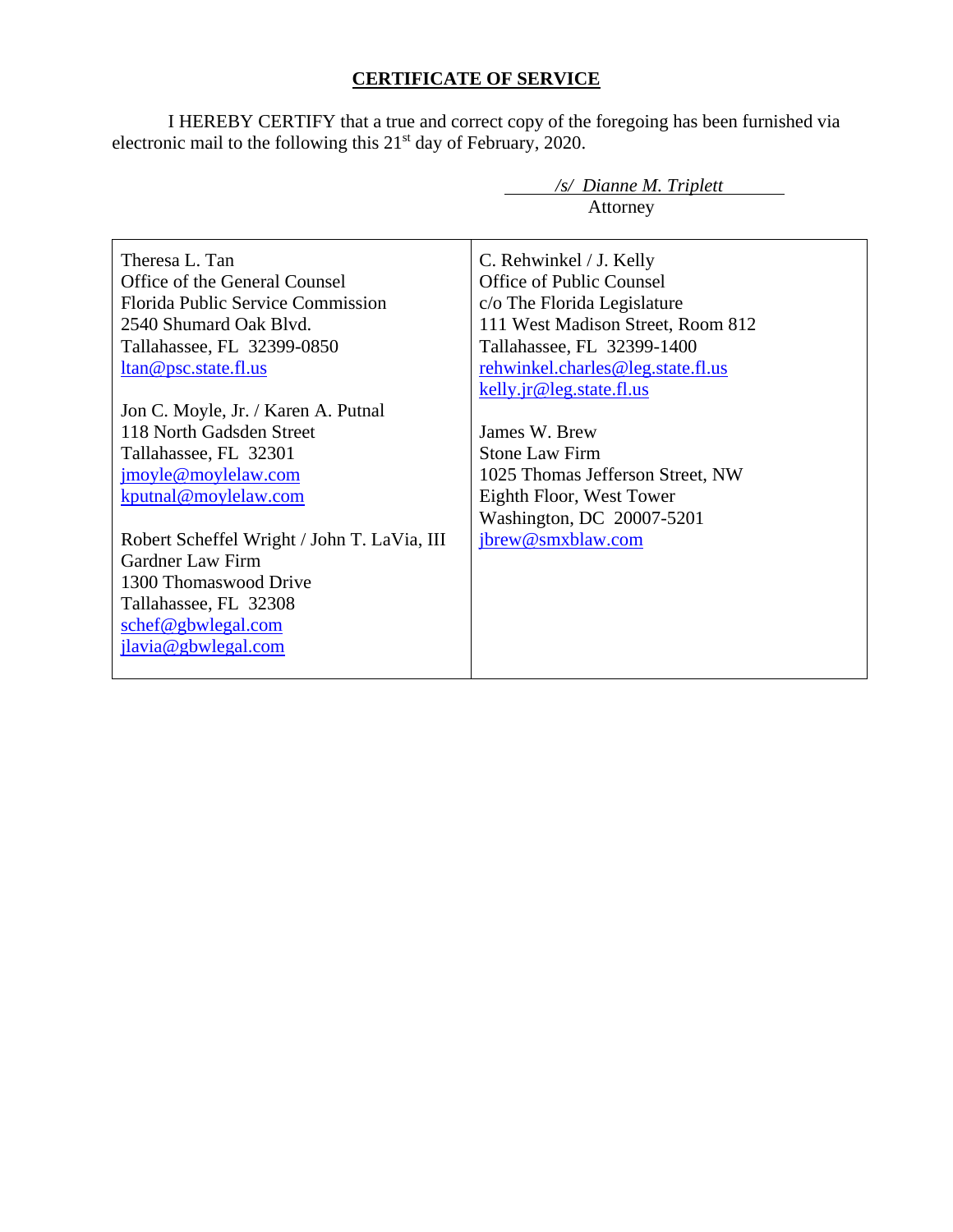## SEMI-ANNUAL SERVICER'S CERTIFICATE

Pursuant to Section 4.01(c)(ii) of the Nuclear Asset-Recovery Property Servicing Agreement, dated as of June 22, 2016 (Servicing Agreement), by and between DUKE ENERGY FLORIDA, LLC, as servicer (Servicer), and Duke Energy Florida Project Finance, LLC, the Servicer does hereby certify, for the March 2, 2020, Payment Date (Current Payment Date), as follows:

Capitalized tenns used but not defined herein have their respective meanings as set forth in the Servicing Agreement. References herein to certain sections and subsections are references to the respective sections of the Servicing Agreement or the Indenture, as the context indicates

**Collection Periods:** September 1, 2019 to February 28, 2020

**Payment Date:** March 2, 2020

1. Collections Allocable and Aggregate Amounts Available for the Current Payment Date:

| Ť.    | Remittances for the September 2019 Collection Period  |               |                                                           | \$<br>8,511,161.29  |
|-------|-------------------------------------------------------|---------------|-----------------------------------------------------------|---------------------|
| ii.   | Remittances for the                                   | October 2019  | <b>Collection Period</b>                                  | 9,127,299.41        |
| iii.  | Remittances for the                                   | November 2019 | <b>Collection Period</b>                                  | 8.233.707.94        |
| iv    | Remittances for the                                   | December 2019 | <b>Collection Period</b>                                  | 5,822,290.54        |
| v.    | Remittances for the                                   | January 2020  | <b>Collection Period</b>                                  | 5,662,201.01        |
| vi.   | Remittances for the                                   | February 2020 | <b>Collection Period</b>                                  | 5,484,548.18        |
| vii.  |                                                       |               |                                                           |                     |
| viii. |                                                       |               |                                                           |                     |
| ix.   | Investment Earnings on Capital Subaccount             |               |                                                           | 54,942.18           |
| х.    | <b>Investment Earnings on Excess Funds Subaccount</b> |               |                                                           | 6.790.84            |
| xi.   | Investment Earnings on General Subaccount             |               |                                                           | 201.147.99          |
| xli.  |                                                       |               | General Subaccount Balance (sum of I through xi above)    | \$<br>43,104,089.38 |
| xiii. |                                                       |               | Excess Funds Subaccount Balance as of prior Payment Date  | 1,022,990.12        |
| XIV.  | Capital Subaccount Balance as of prior Payment Date   |               |                                                           | 6,471,450.00        |
| XV.   |                                                       |               | Collection Account Balance (sum of xii through xiv above) | \$<br>50,598,529.50 |

2. Outstanding Amounts as of prior Payment Date·

|      | Series A     | 2018 | <b>Outstanding Amount</b>                              | 12.697.061.00    |
|------|--------------|------|--------------------------------------------------------|------------------|
| ii.  | Series A     | 2021 | Outstanding Amount                                     | 150,000,000.00   |
| iii. | Series A     | 2026 | Outstanding Amount                                     | 436,000,000.00   |
|      | iv. Series A | 2032 | <b>Outstanding Amount</b>                              | 250,000,000.00   |
| v.   | Series A     | 2035 | Outstanding Amount                                     | 275,290,000.00   |
|      |              |      | vi. Aggregate Outstanding Amount of all Series A Bonds | 1,123,987,061.00 |

3. Required Funding/Payments as of Current Payment Date:

#### **Principal**

|     | vi. All Series A Bonds | s  | 28,975,103.00 |
|-----|------------------------|----|---------------|
|     | v. Series A 2035       |    |               |
|     | iv. Series A 2032      |    |               |
|     | iii. Series A 2026     |    |               |
| ii. | Series A 2021          |    | 16,278,042,00 |
| i., | Series A 2018          | s. | 12,697,061.00 |
|     |                        |    |               |

Principal Due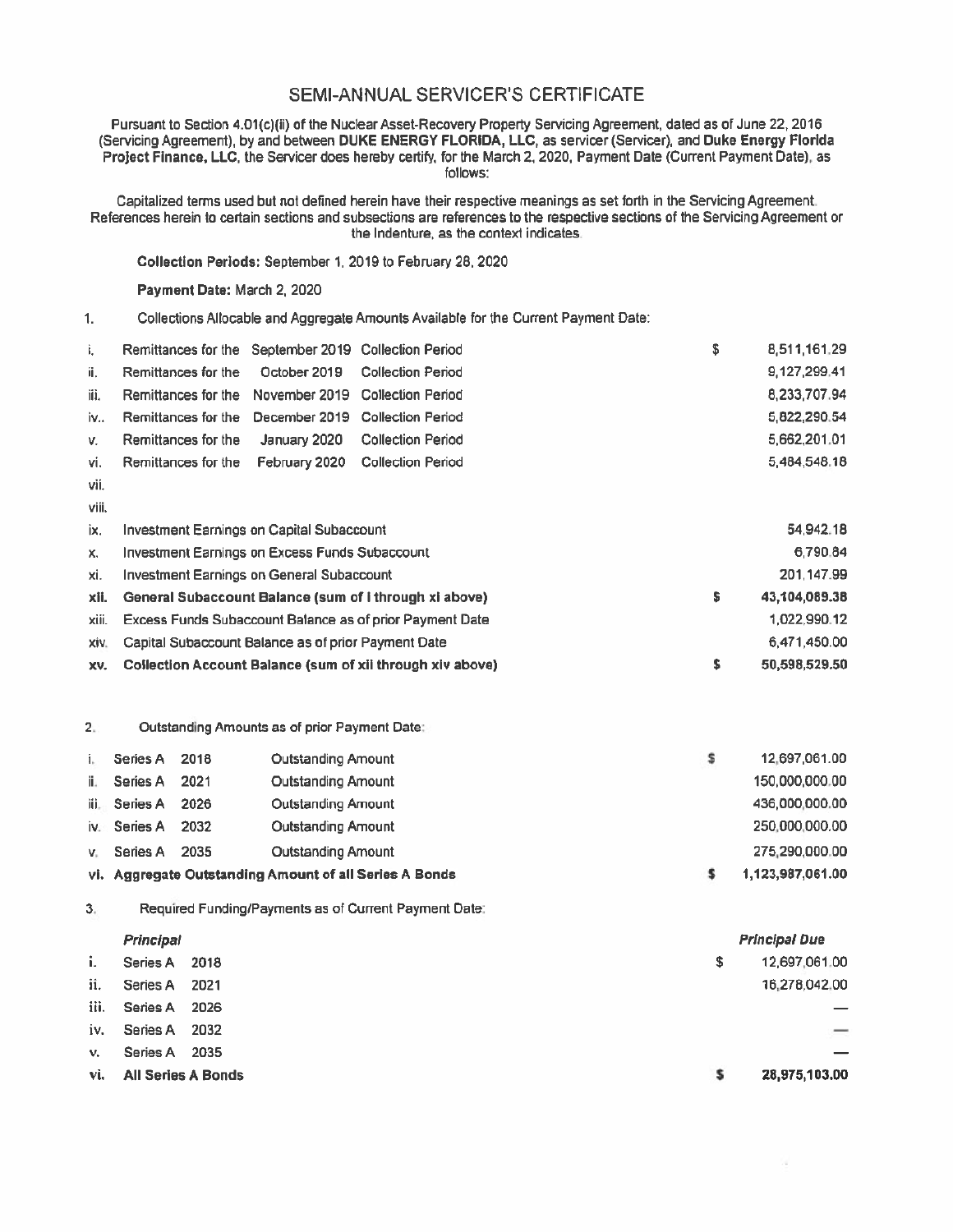**Interest** 

|       | <b>WAL</b>      |                                                                 | Interest<br>Rate | Days in Interest Period                                                                |     |                    | <b>Principal Balance</b>     |        |    | <b>Interest Due</b>     |
|-------|-----------------|-----------------------------------------------------------------|------------------|----------------------------------------------------------------------------------------|-----|--------------------|------------------------------|--------|----|-------------------------|
| v.    | Series A 2018   |                                                                 | 1.196%           |                                                                                        | 180 | \$                 | 12,697,061.00                | \$     |    | 75,928.00               |
| vi.   | Series A 2021   |                                                                 | 1.731%           |                                                                                        | 180 |                    | 150,000,000.00               |        |    | 1,298,250.00            |
| vii.  | Series A 2026   |                                                                 | 2.538%           |                                                                                        | 180 |                    | 436,000,000.00               |        |    | 5,532,840.00            |
| viii. | Series A 2032   |                                                                 | 2.858%           |                                                                                        | 180 |                    | 250,000,000.00               |        |    | 3,572,500.00            |
| IX.   | Series A 2035   |                                                                 | 3.112%           |                                                                                        | 180 |                    | 275,290,000.00               |        |    | 4,283,512.40            |
| x.    |                 | All Series A Bonds                                              |                  |                                                                                        |     |                    |                              | \$     |    | 14,763,030.40           |
|       |                 |                                                                 |                  |                                                                                        |     |                    | <b>Required Level</b>        |        |    | <b>Funding Required</b> |
| xi.   | Capital Account |                                                                 |                  |                                                                                        |     | S                  | 6,471,450.00                 | s      |    |                         |
| 4.    |                 |                                                                 |                  | Allocation of Remittances as of Current Payment Date Pursuant to 8.02(e) of Indenture: |     |                    |                              |        |    |                         |
| i,    |                 | Trustee Fees and Expenses; Indemnity Amounts                    |                  |                                                                                        |     |                    |                              |        | \$ |                         |
| ii.   | Servicing Fee   |                                                                 |                  |                                                                                        |     |                    |                              |        |    | 323,572.50              |
| iii.  |                 | <b>Administration Fee</b>                                       |                  |                                                                                        |     |                    |                              |        |    | 25,000.02               |
| iv.   |                 | <b>Operating Expenses</b>                                       |                  |                                                                                        |     |                    |                              |        |    | 36,703.08               |
|       |                 |                                                                 |                  |                                                                                        |     |                    | Per \$1,000 of               |        |    |                         |
|       | Series A Bonds  |                                                                 |                  |                                                                                        |     | Aggregate          | Original Principal<br>Amount |        |    |                         |
| ٧.    |                 | Semi-Annual Interest (including any past-due for prior periods) |                  |                                                                                        |     |                    |                              |        | s  | 14,763,030.40           |
| 1.    | Series A 2018   |                                                                 |                  | \$                                                                                     |     | 75,928.00 \$       |                              | 0.41   |    |                         |
| 2.    | Series A 2021   |                                                                 |                  |                                                                                        |     | 1,298,250.00       |                              | 8.66   |    |                         |
| 3.    | Series A 2026   |                                                                 |                  |                                                                                        |     | 5,532,840.00       |                              | 12.69  |    |                         |
| 4.    | Series A 2032   |                                                                 |                  |                                                                                        |     | 3,572,500.00       |                              | 14.29  |    |                         |
| 5.    | Series A 2035   |                                                                 |                  |                                                                                        |     | 4,283,512.40       |                              | 15.56  |    |                         |
|       |                 |                                                                 |                  |                                                                                        |     |                    |                              |        |    |                         |
| vi.   |                 |                                                                 |                  | Principal Due and Payable as a Result of an Event of Default or on Final Maturity Date |     |                    |                              |        | s  |                         |
| 1.    | Series A 2018   |                                                                 |                  | Ŝ                                                                                      |     | — s                |                              |        |    |                         |
| 2.    | Series A 2021   |                                                                 |                  |                                                                                        |     |                    |                              |        |    |                         |
| 3.    | Series A 2026   |                                                                 |                  |                                                                                        |     |                    |                              |        |    |                         |
| 4.    | Series A 2032   |                                                                 |                  |                                                                                        |     |                    |                              |        |    |                         |
| 5.    | Series A 2035   |                                                                 |                  |                                                                                        |     |                    |                              |        |    |                         |
|       |                 |                                                                 |                  |                                                                                        |     |                    |                              |        |    |                         |
| vii.  |                 | Semi-Annual Principal                                           |                  |                                                                                        |     |                    |                              |        | s  | 28,975,103.00           |
| 1.    | Series A 2018   |                                                                 |                  |                                                                                        |     | \$12,697,061.00 \$ |                              | 69.38  |    |                         |
| 2.    | Series A 2021   |                                                                 |                  |                                                                                        |     | 16,278,042.00      |                              | 108.52 |    |                         |
| З.    | Series A 2026   |                                                                 |                  |                                                                                        |     |                    |                              |        |    |                         |
| 4.    | Series A 2032   |                                                                 |                  |                                                                                        |     |                    |                              |        |    |                         |
| 5.    | Series A 2035   |                                                                 |                  |                                                                                        |     |                    |                              |        |    |                         |
|       |                 |                                                                 |                  |                                                                                        |     |                    |                              |        |    |                         |
| viii. |                 | Other unpaid Operating Expenses                                 |                  |                                                                                        |     |                    |                              |        | \$ |                         |
| ix.   |                 | Funding of Capital Subaccount (to required level)               |                  |                                                                                        |     |                    |                              |        |    | (97,025.50)             |
| х.    |                 | Capital Subaccount Return to Duke Energy Florida                |                  |                                                                                        |     |                    |                              |        |    | 100,696.00              |
| xi.   |                 | Withdrawals from Excess Funds Subaccount                        |                  |                                                                                        |     |                    |                              |        |    | (1,022,990.12)          |
| xii.  |                 | Released to Issuer upon Retirement of all Series Bonds          |                  |                                                                                        |     |                    |                              |        |    |                         |
| xiii. |                 | Aggregate Remittances as of Current Payment Date                |                  |                                                                                        |     |                    |                              |        | s. | 43,104,089.38           |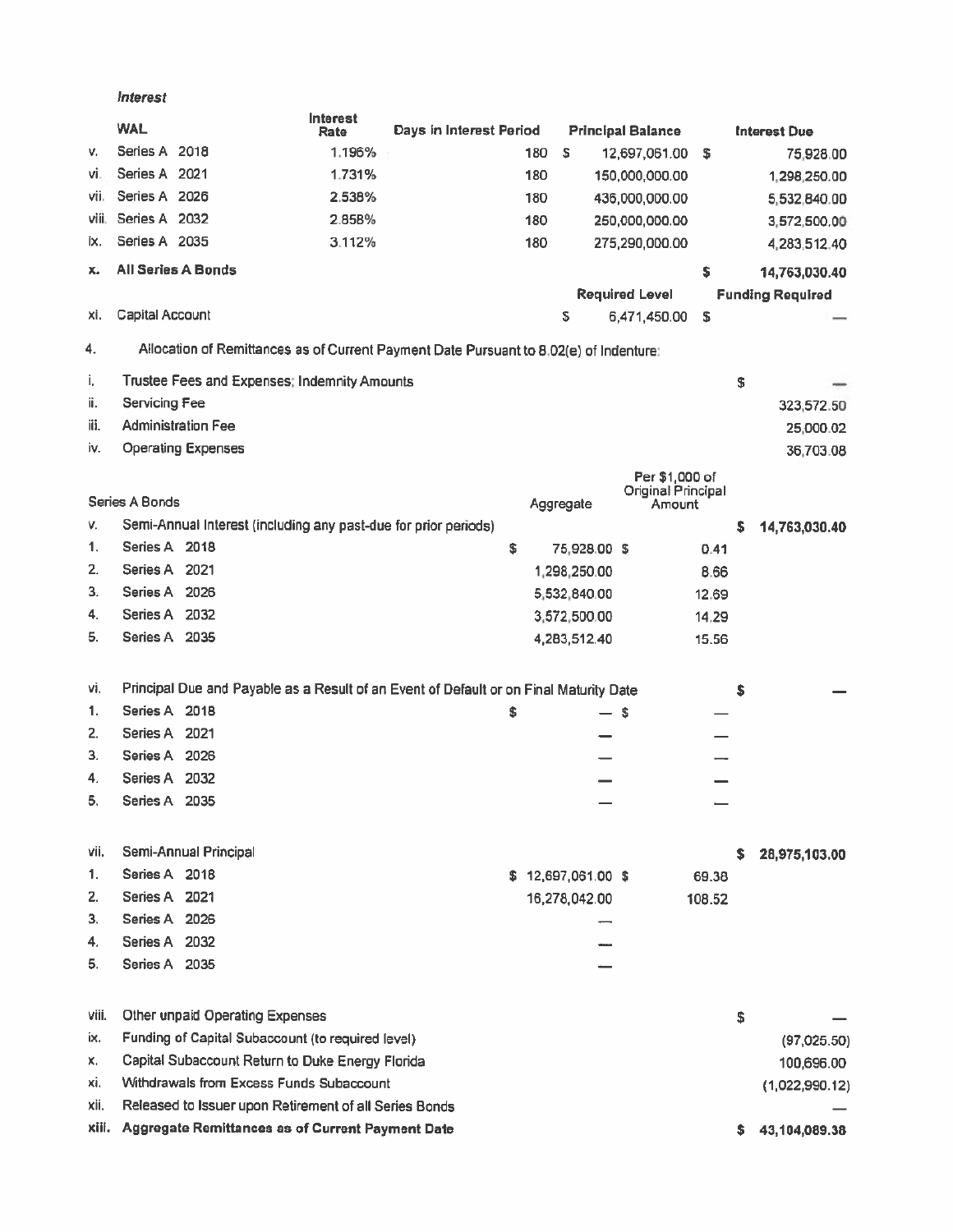| Outstanding Amount and Collection Account Balance as of Current Payment Date (after giving effect to payments to be |
|---------------------------------------------------------------------------------------------------------------------|
| made on such Payment Date).                                                                                         |

| í.    | Series A 2018                                      | \$ |                  |
|-------|----------------------------------------------------|----|------------------|
| ii.   | Series A 2021                                      |    | 133,721,958.00   |
| iü.   | Series A 2026                                      |    | 436,000,000.00   |
| iv.   | Series A 2032                                      |    | 250,000,000.00   |
| V.    | Series A 2035                                      |    | 275,290,000.00   |
| vi.   | Aggregate Outstanding Amount of all Series A Bonds | s  | 1,095,011,958.00 |
| vii.  | <b>Excess Funds Subaccount Balance</b>             |    |                  |
| viii. | Capital Subaccount Balances                        |    | 6,374,424.50     |
| ix.   | <b>Aggregate Collection Account Balance</b>        |    | 6,374,424.50     |

6. Subaccount Withdrawals as of Current Payment Date (if applicable, pursuant to Section 8.02(e) of Indenture):

| i.   | <b>Excess Funds Subaccount</b>                                                  | \$  | 1,022,990.12 |
|------|---------------------------------------------------------------------------------|-----|--------------|
| ii.  | Capital Subaccount                                                              |     | 97,025.50    |
| lii. | <b>Total Withdrawals</b>                                                        | \$. | 1,120,015.62 |
| 7.   | Shortfalls in Interest and Principal Payments as of Current Payment Date:       |     |              |
| i.   | Semi-annual Interest                                                            |     |              |
|      | Series A 2018                                                                   | \$  |              |
|      | Series A 2021                                                                   |     |              |
|      | Series A 2026                                                                   |     |              |
|      | Series A 2032                                                                   |     |              |
|      | Series A 2035                                                                   |     |              |
|      | Total                                                                           | s   |              |
| ii.  | Semi-annual Principal                                                           |     |              |
|      | Series A 2018                                                                   | \$  |              |
|      | Series A 2021                                                                   |     |              |
|      | Series A 2026                                                                   |     |              |
|      | Series A 2032                                                                   |     |              |
|      | Series A 2035                                                                   |     |              |
|      | <b>Total</b>                                                                    | \$  |              |
| 8.   | Shortfalls in Payment of Return on Invested Capital as of Current Payment Date: |     |              |
| ŧ.   | Return on Invested Capital                                                      | \$  |              |
| 9.   | Shortfalls in Required Subaccount Levels as of Current Payment Date:            |     |              |
| Ť.   | Capital Subaccount                                                              | \$  | 97.025.50    |